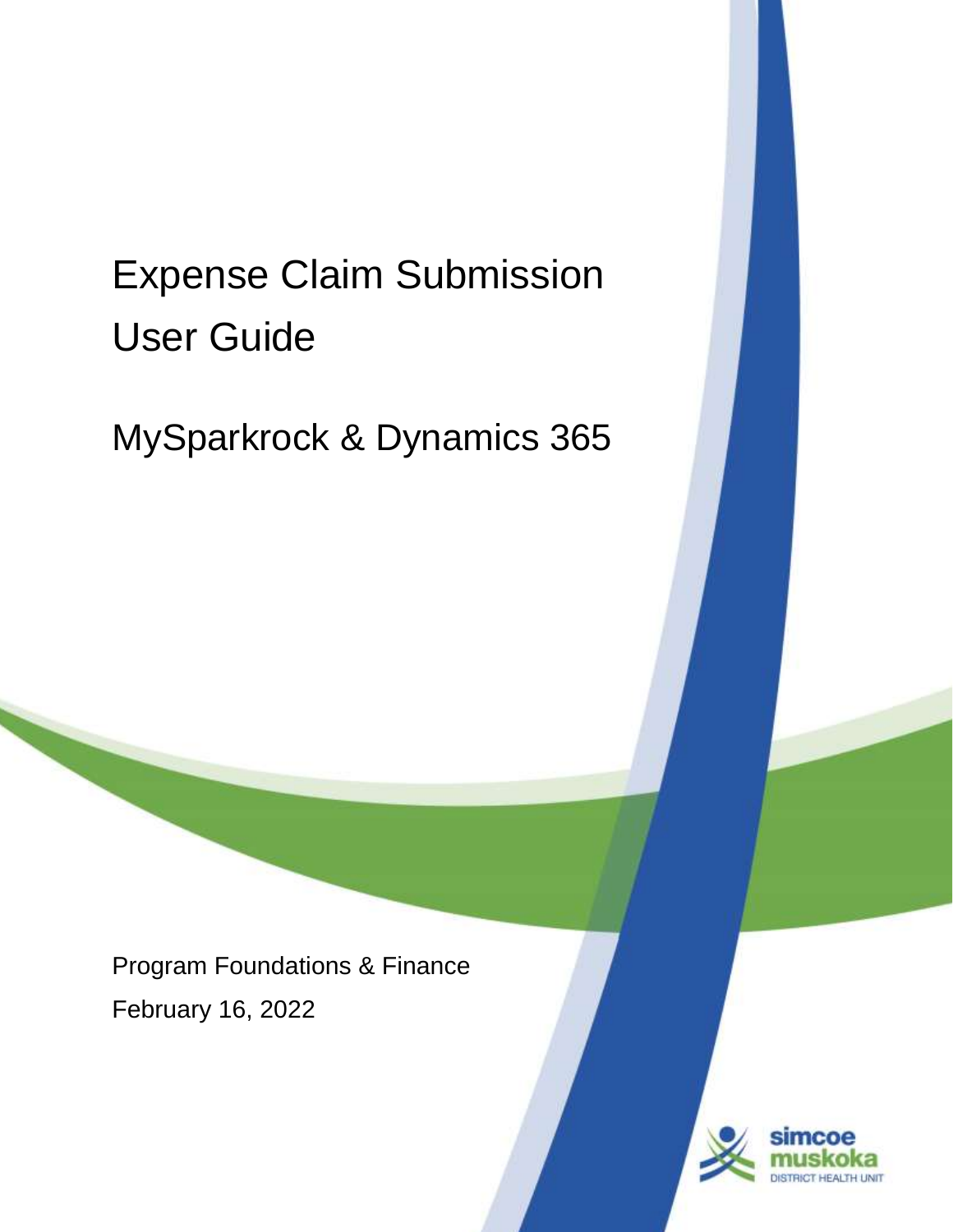# Table of Contents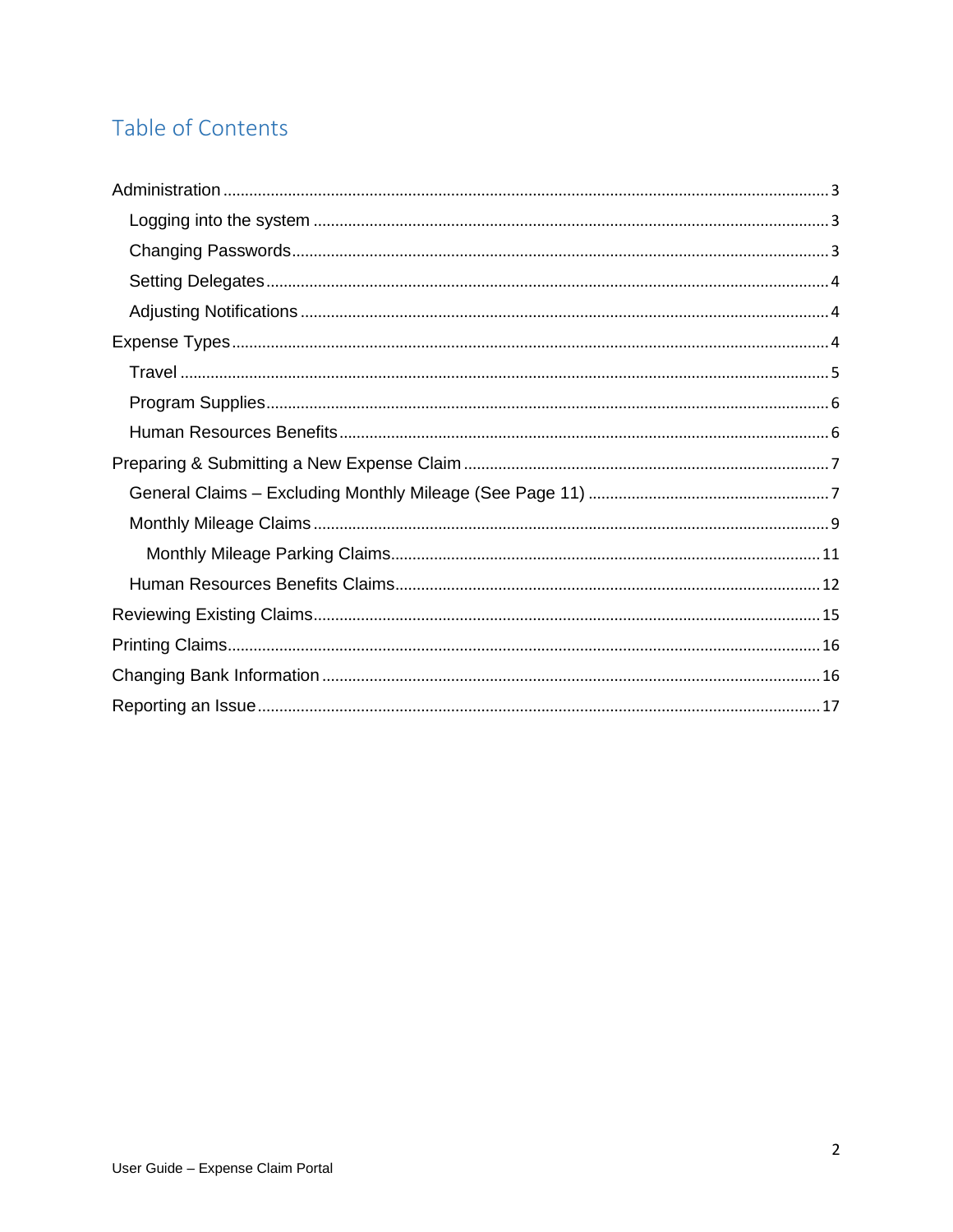# **Administration**

## Logging into the system

#### **Please use Microsoft Edge as your browser when completing activities in mySparkrock. Microsoft Edge imports your username and password information when logging in.**

To log into mySparkrock, complete the following steps:

- 1. Choose one of the following three options to open the mySparkrock webpage:
	- a. Select the website from the website drop-down list on the SMDHU intranet site, or



b. Double click on the mySparkrock icon on your desktop**,** or



Open Microsoft Edge and enter the following site: **https://smdhu.mysparkrock.com**

2. Select the **Sign In with Microsoft** icon.



3. In most cases, you will be directed to the mySparkrock main screen. If you are prompted for your password, enter your standard password used to login to your computer.

#### Changing Passwords

**Unlike the Employee Centre, mySparkrock uses the same password that staff use to sign into their** 

**computers. For a general password reset, please contact IT via the HelpDesk.**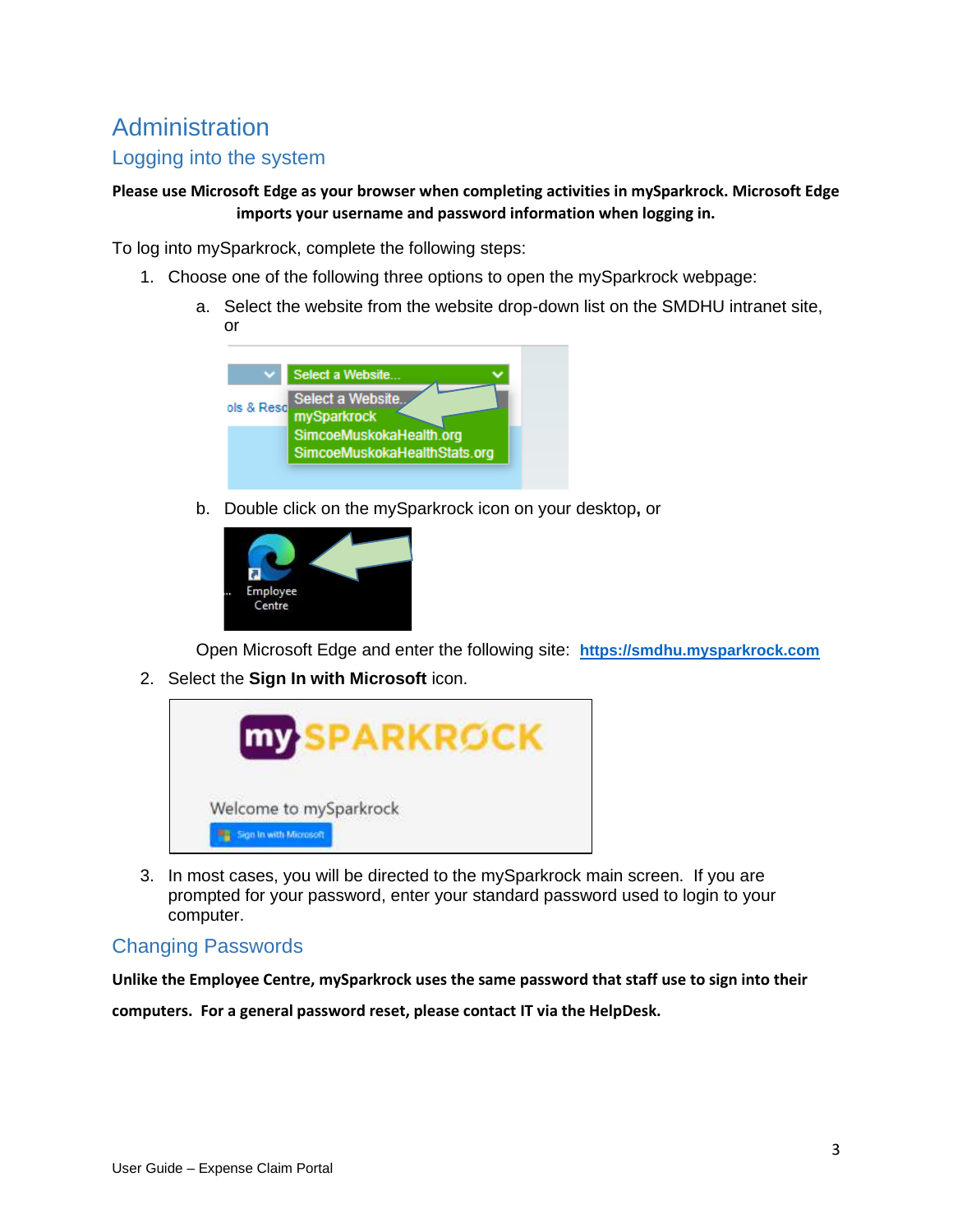## Setting Delegates

**MySparkrock is only used to submit expense claims in Dynamics 365. Staff who complete approval functions can refer to the 365 User Guide Approval Guide for instructions on assigning delegates.** icon of the record you wish to remove.

#### Adjusting Notifications

The MySparkrock app sends email notifications when an expense claim is sent. If you do not wish to receive these emails, please complete the following steps:

- 1. Left Click on **Administration** in mySparkrock menu bar.
- 2. Select **Notifications** from the drop down list.
- 3. Select **Finance / Block Approval Notifications** .

| FUNCTIONAL AREA | BLOCK APPROVAL NOTIFICATIONS |
|-----------------|------------------------------|
|                 |                              |

# Expense Types

The first field you will be asked to populate when adding expense details to a claim is the expense type. This is an important field because mySparkrock performs the following actions after selecting an expense type:

- Automatically populates key fields (e.g. the Agency's Mileage Rate)
- Determines which fields are mandatory (e.g. Receipts)
- Assigns an account code
- Provides the user with short cuts to Agency Policy

MySparkrock will suggest Expense Types as you add text to the field. Alternatively, you can select the magnifying glass icon to the right of the field to search the entire list.

| <b>EXPENSE DETAIL</b><br>ype <sup>'</sup> | -<br>mi                                   |  |
|-------------------------------------------|-------------------------------------------|--|
|                                           | Mileage - Inter-Office<br>Mileage General |  |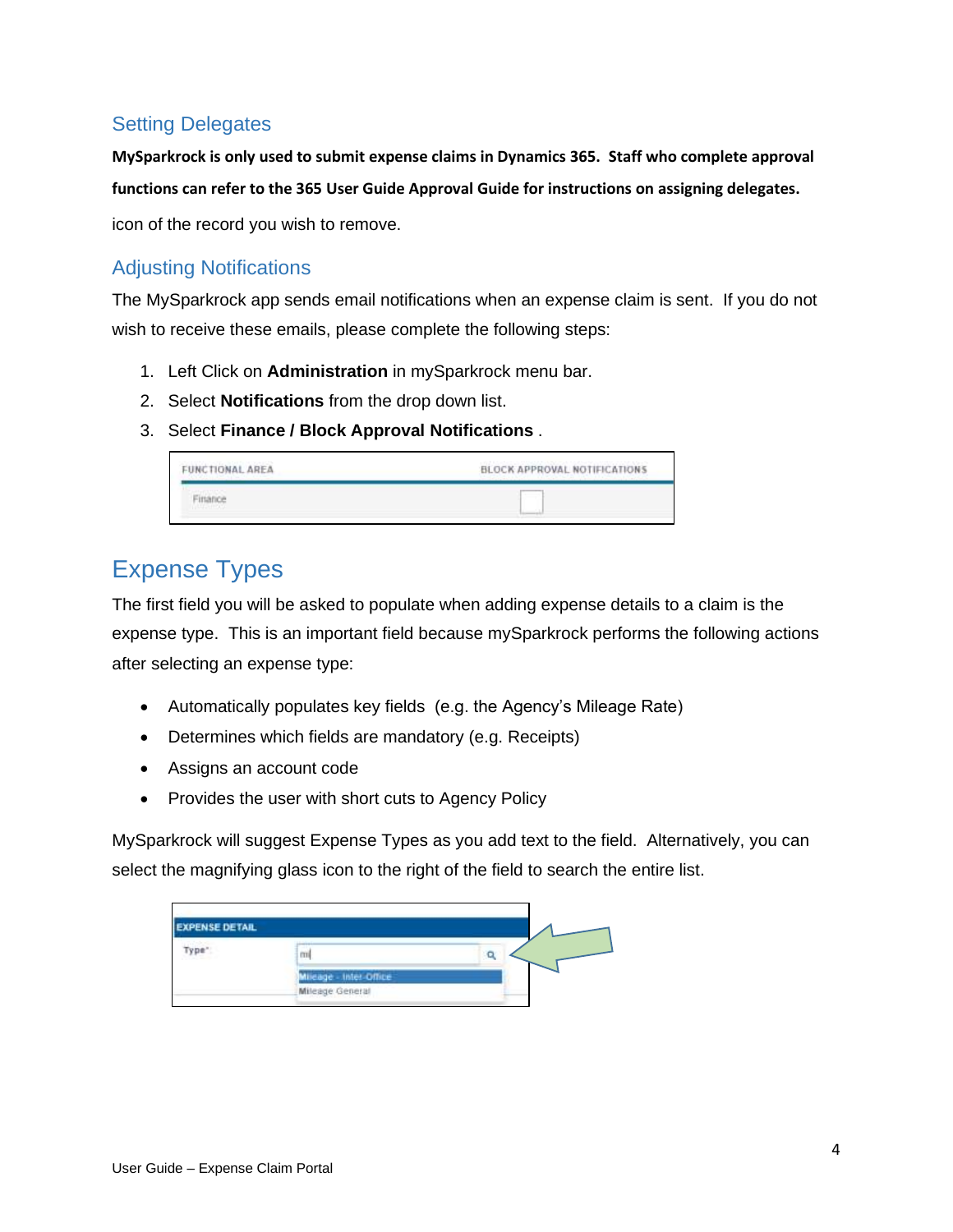After selecting the magnifying glass icon, you can limit the rows of Expense Types by selecting one of three categories: Travel, Program Supplies, or Human Resources Benefits.

| <b>EXPENSE TYPE</b>                            |                                                                                        |                |                                                                    |         |   |
|------------------------------------------------|----------------------------------------------------------------------------------------|----------------|--------------------------------------------------------------------|---------|---|
|                                                | <b>LI SHOW</b>                                                                         | CATEGORY.      | ALL: CATEGORIES                                                    |         | g |
| <b>TTEMS</b>                                   | GUIDELINES<br><b>MACHINERY</b><br><b>CATEGORY</b><br>the company's company's company's | <b>AMERINE</b> | ALL CATEGORIES<br>HUMMI RESOURCES BENEFITS MED<br>PROGRAM EXPENSES |         |   |
| Airlars.<br><b>AIRFARE</b>                     | <b>Travel</b>                                                                          | 0.00           | TRAVEL                                                             | $+1000$ |   |
| Tubacco<br><b>Connetion Claim</b><br>CESSATION | Human Resources Deneths                                                                | 6-10 each      |                                                                    | $+1057$ |   |
| Education                                      | Human Rossurues Benefits                                                               | 5.10 years.    |                                                                    |         |   |

## **Travel**

This category is used for reimbursement of expenses related to travel, including monthly mileage claims. Expense types in this category include:

- 1. **Mileage – Inter-Office** Select this expense type to request reimbursement for mileage associated with personal vehicle use between two Agency locations.
- 2. **Mileage - General** Select this expense type to request reimbursement for mileage associated with personal vehicle use **except for** use between two Agency locations.
- 3. **Parking Expenses** Select this expense type to request reimbursement for eligible parking expenses. Please note a receipt should be attached whenever possible and is required for claims greater than \$5.
- 4. **Road Tolls/407** Select this expense type to request reimbursement for road tolls associated with agency approved travel.
- 5. **Public Transportation** Select this expense type to request reimbursement for transportation costs associated with any mode of public transit such as bus, train, or subway.
- 6. **Meals** Select this expense type to request reimbursement for meals. Receipts are required and please refer to agency policy for more details.
- 7. **Hotels** Select this expense type to request reimbursement for accommodations while travelling on behalf of the agency.
- 8. **Incidentals** Select this expense type to request reimbursement for travel-related incidentals as specified in agency policy.
- 9. **Airfare** Select this expense type to request reimbursement for mileage associated with personal vehicle use except for use between two Agency locations.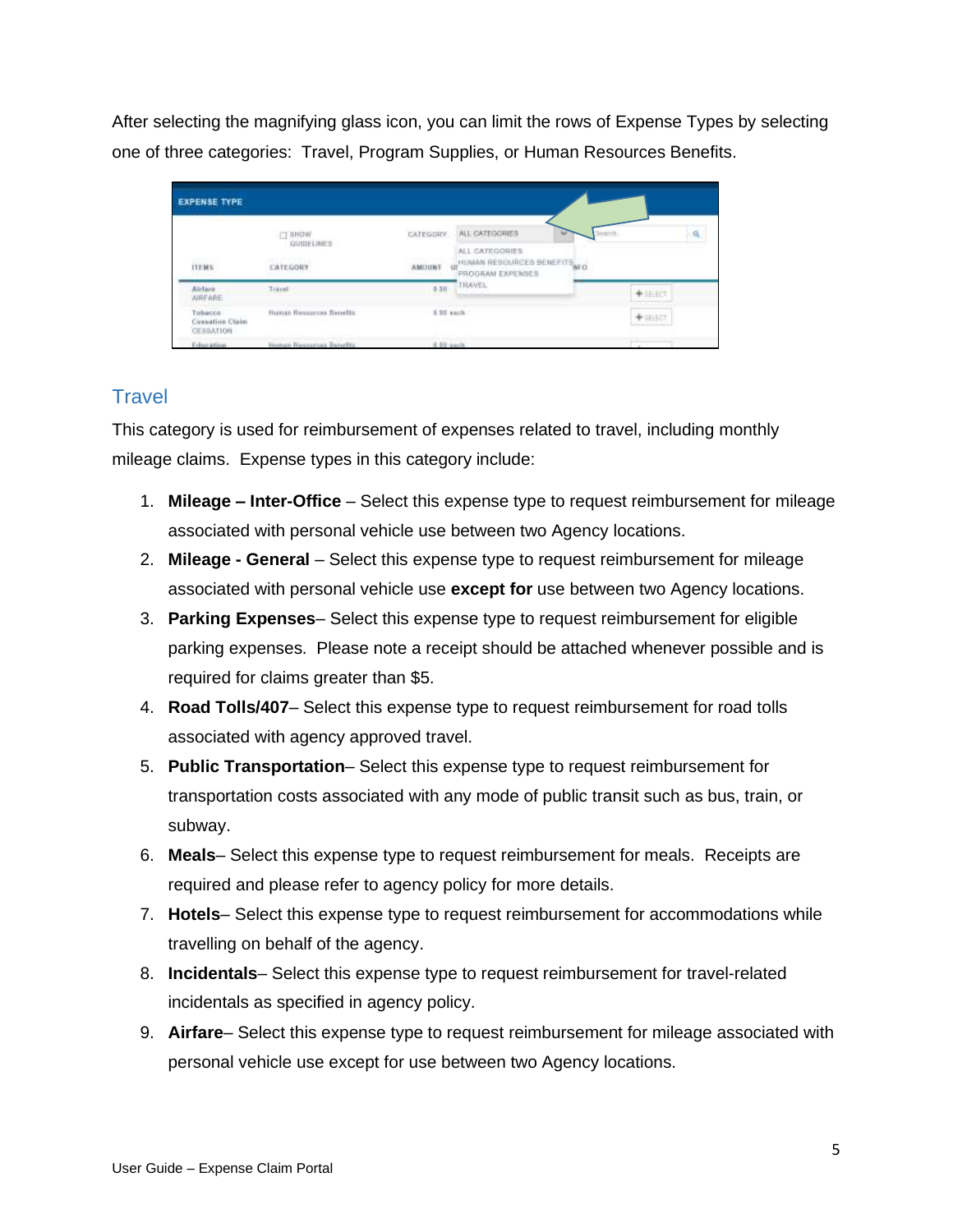Please refer to the policy linked to most expense types for a complete description of eligibility requirements.

#### Program Supplies

This category is used for reimbursement of program supply expenses purchased by the staff member on behalf of the agency. Please refer to the Purchasing policy for complete details on the purchasing process. Expense types in this category include:

- 1. **Meeting Supplies** Select this expense type to request reimbursement for costs associated with conducting meetings, such as refreshments.
- 2. **Memberships/Dues** Select this expense type to request reimbursement for costs associated with eligble costs associated with membership in external organizations.
- 3. **Program Supplies**  Select this expense type to request reimbursement for costs associated with supplies required to conduct your program. (e.g. smoking cessation products) NB: most items should be purchased directly by the agency.
- 4. **Professional Development** Select this expense type to request reimbursement for costs associated with registration fees for conferences or our seminars.
- 5. **Education Reimbursement** Select this expense type to request reimbursement for costs associated with the Education Reimbursement program. Please note that this item is routed to your program manager for review and approval rather than Human Resources.

#### Human Resources Benefits

This category is used for reimbursement of expenses related to employment benefits. Expense types in this category include:

- 1. **Vision Claims – Eye Exams** Select this expense type to request reimbursement for costs associated with eye exams.
- 2. **Vision Claims – Vision Wear** Select this expense type to request reimbursement for costs associated with vision wear, such as glasses or contact lenses.
- 3. **Tobacco Cessation Claims** Select this expense type to request reimbursement for costs associated with tobacco cessation, such as NRT.
- 4. **Medical Forms (Functional Abilities Forms) Claims** Select this expense type to request reimbursement for costs associated with requested medical exams.
- 5. **Staff Gift Claims** Select this expense type to request reimbursement for costs associated with years of service awards, retirement, or resignation of staff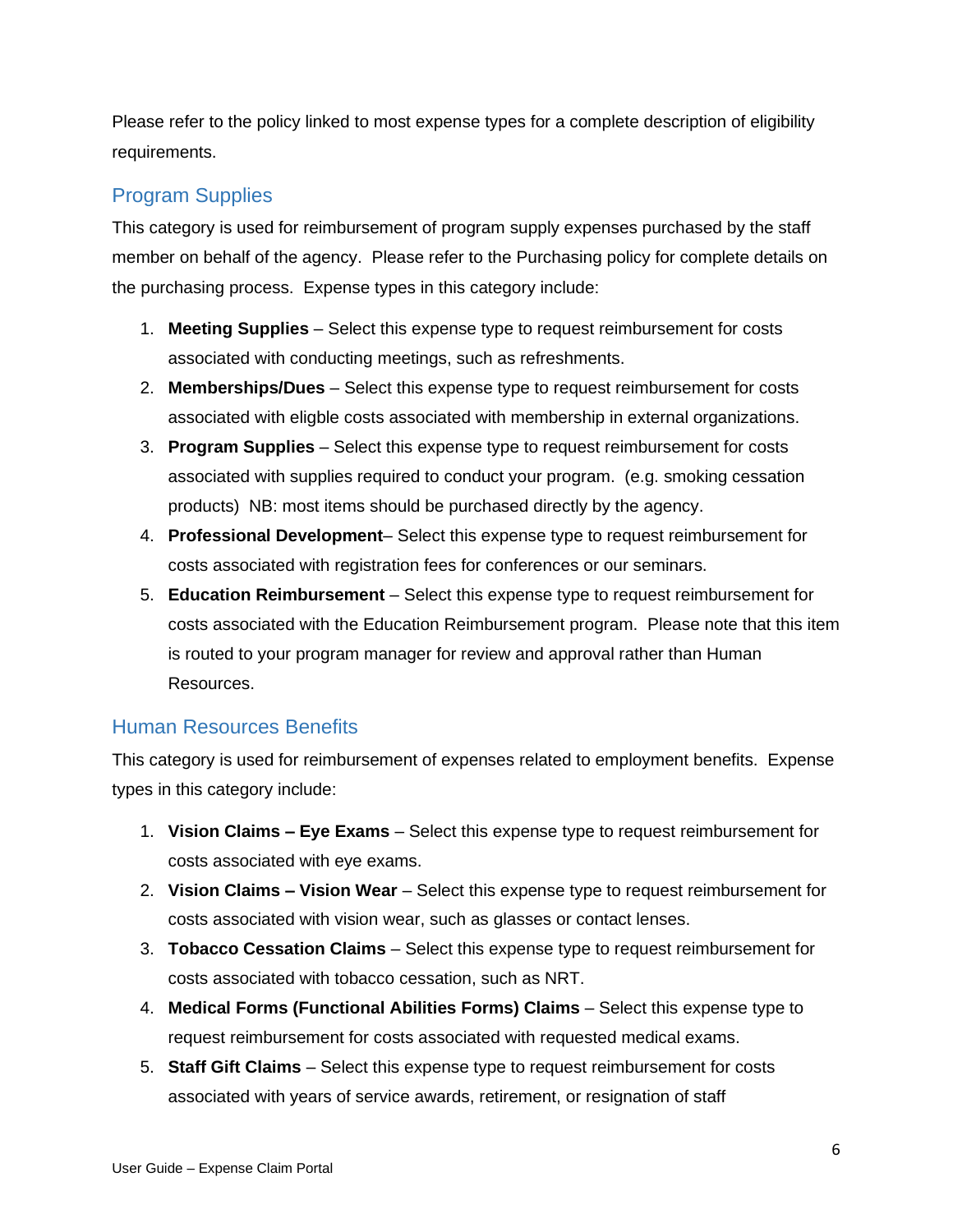6. **CRC/VSC Claims** – Select this expense type to request reimbursement for costs associated with criminal record checks or vulnerable sector checks.

Many expense types include a link to the agency's detailed policy regarding staff eligibility for claims. Please refer to this policy for a complete description of requirements.

All Human Resources Benefits claims must be assigned to the Claimed Benefits department/Account Set. See the Human Resources Benefits Claims section of this user guide for more detail.

# Preparing & Submitting a New Expense Claim General Claims – Excluding Monthly Mileage (See Page 11)

To prepare a general expense claim, complete the following steps:

1. Left Click on **My Self Service** in mySparkrock menu bar.



- 2. Select **Expenses & Claims** from the drop down list.
- 3. Select the **New** icon on the right side of the screen.

| Expenses & Claims<br>For Test User |               |        | $+1000$<br>Name of Four Art States and South |
|------------------------------------|---------------|--------|----------------------------------------------|
|                                    | and all later | $\sim$ | ۹<br>---                                     |

- 4. A new claim opens and Microsoft Dynamics NAV assigns an Expense Number to the claim. The claim includes three sections: Details (General), Expenses, and Approvers. Each section is described in detail below.
- 5. **Details (General)**  This section contains a few fields with general information about the claim. The claimant must add a summary description of the claim in the **Description**

| Date: | monist<br><b>THE REAL PROPERTY</b>                                    | E. | Pearente competi<br>1940'S Barbara (1980-1981), 1980'S Barbara |  |
|-------|-----------------------------------------------------------------------|----|----------------------------------------------------------------|--|
|       | The company of the second company of the set<br>The is a request fam. |    | o Engang Council                                               |  |
|       | 5 01<br>6 00                                                          |    | Walter (Edit) Lommel 4<br><b>STEED TO A COMPANY</b>            |  |
|       |                                                                       |    | · Advertise Comment                                            |  |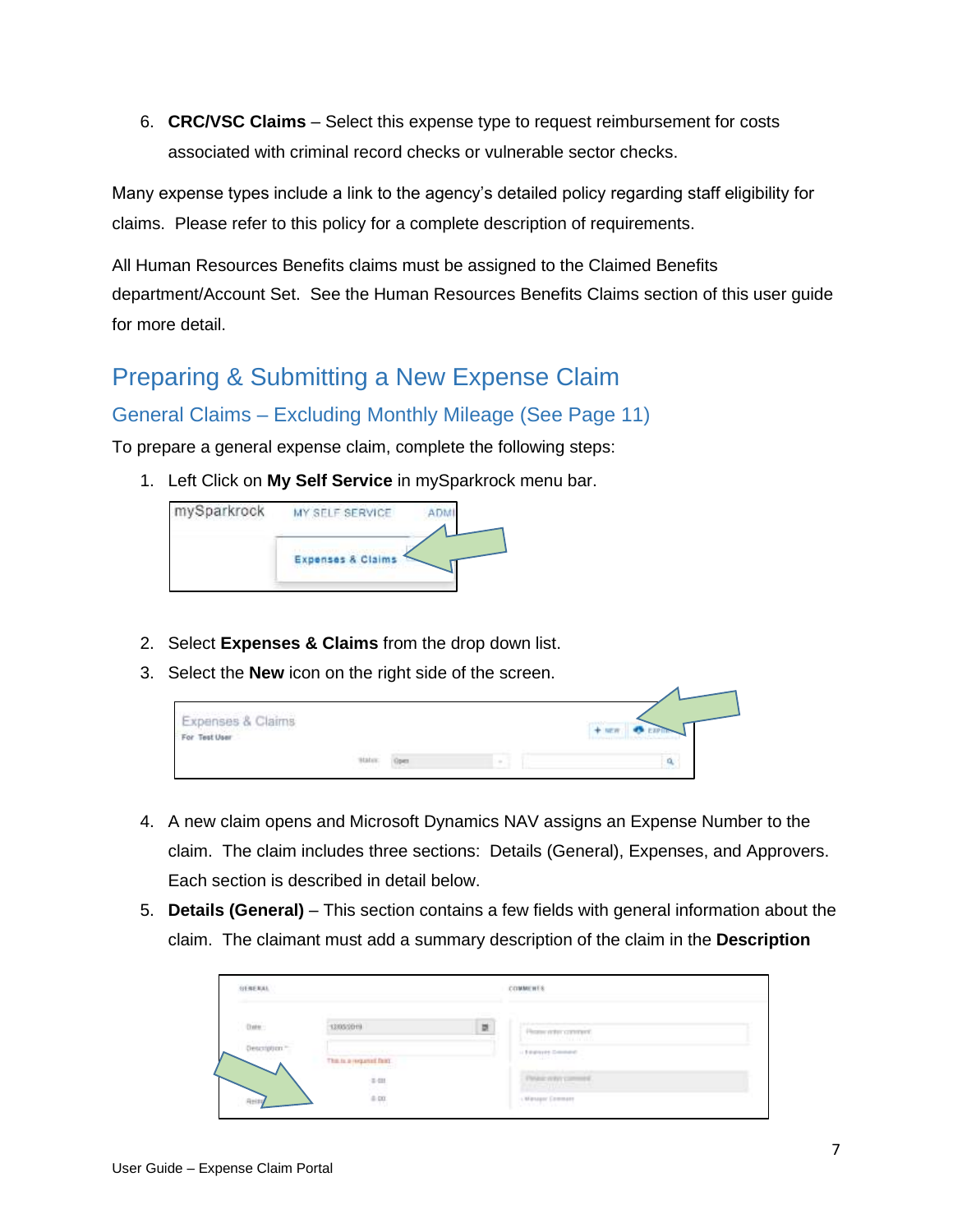field. (specific details of the claim are itemized in the next section) This section also includes the expense claim date, defaulted to the date the record is created. Other fields are automatically populated, including the total claim amount which is a summary each line in the next section.

- 6. **Expenses (Expense Detail)** This section includes the specific details related to the claim. The claimant is prompted for required fields based on the **Expense Type**:
	- a. Select New Expense.



- b. Select the Expense Type by entering the name in the Type Field or selecting the Magnifying Glass icon to the right of the field and selecting the type from the popup menu. For further information on Expense Types, please refer to the **Expense** Types section.
- c. Enter the date the expense was incurred in the Expense Detail **Date** Field.
- d. Enter the amount being claimed in the **Cost** field.
- e. Enter the Department you are charging the expense to by selecting the Magnifying Glass Icon to the right of the **Account Set** field.



f. A pop-up menu will open with a list of departments available to you for charging and approval. Select the appropriate department by clicking on 'Select'.

| <b>Account Sets</b>          |                                             |                         |     |                    |                                 |          |             |    |     |
|------------------------------|---------------------------------------------|-------------------------|-----|--------------------|---------------------------------|----------|-------------|----|-----|
|                              |                                             |                         |     |                    |                                 |          | clamed      | ч, |     |
| CODE                         | ACCOUNT<br>DESCRIPTIONNO.                   | <b>UDPOCE</b><br>FUMDES |     | DEPARTMENTSTANDARD | DOCK ORDER DODG<br>PROGRAM SITE |          | PROJECT     |    |     |
| $31-635-15-331-222-$<br>5599 | Higgan.<br>Resources<br>Clairead<br>Bandle. | $\uparrow\uparrow$      | A15 | $-21$              | $\frac{1}{2}$                   | 122<br>로 | Atto<br>n s |    | $+$ |
| <b>Carry</b>                 |                                             |                         |     |                    |                                 |          |             |    |     |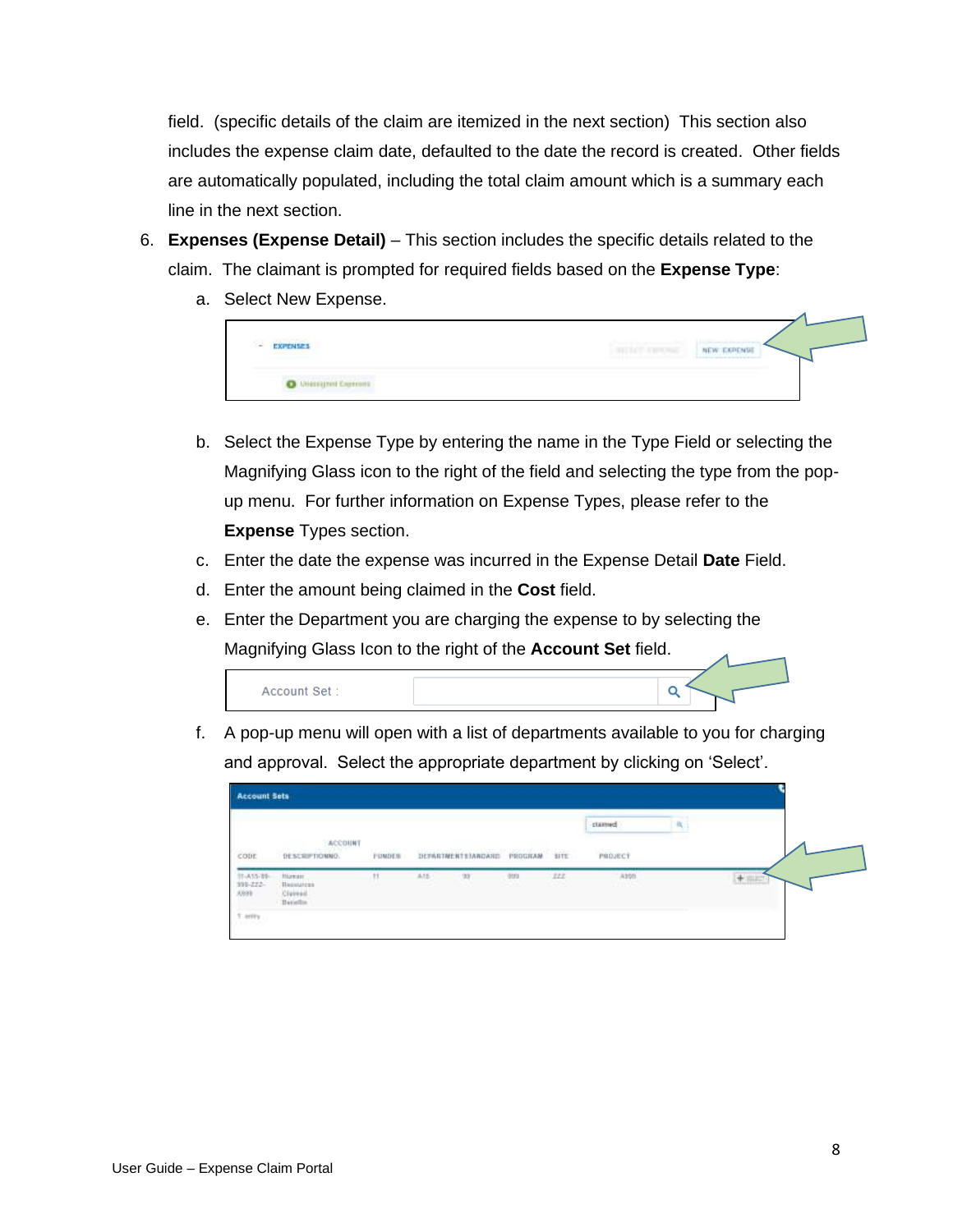g. If a receipt is required or if you wish to include an attachment to your claim, left click on the right side of the Expense Detail table and select the appropriate file from Windows Explorer.



- h. Select **Save** at the bottom right corner of the Expense Detail table.
- i. Repeat Steps a. through h. if you have additional Expense Types to claim.
- **7. Approvers unlike the Employee Centre, mySparkrock automatically assigns an approver based on the selected Account Set. The expense claimant does not specify an approver.**
- 8. Review your claim for accuracy and select the **Submit** icon at the top of the screen. An email is automatically sent to the Approver and the claims moves to the next step in the



#### Monthly Mileage Claims

To prepare a mileage claim, complete the following steps:

1. Left Click on **My Self Service** in mySparkrock menu bar.



2. Select **Expenses & Claims** from the drop down list.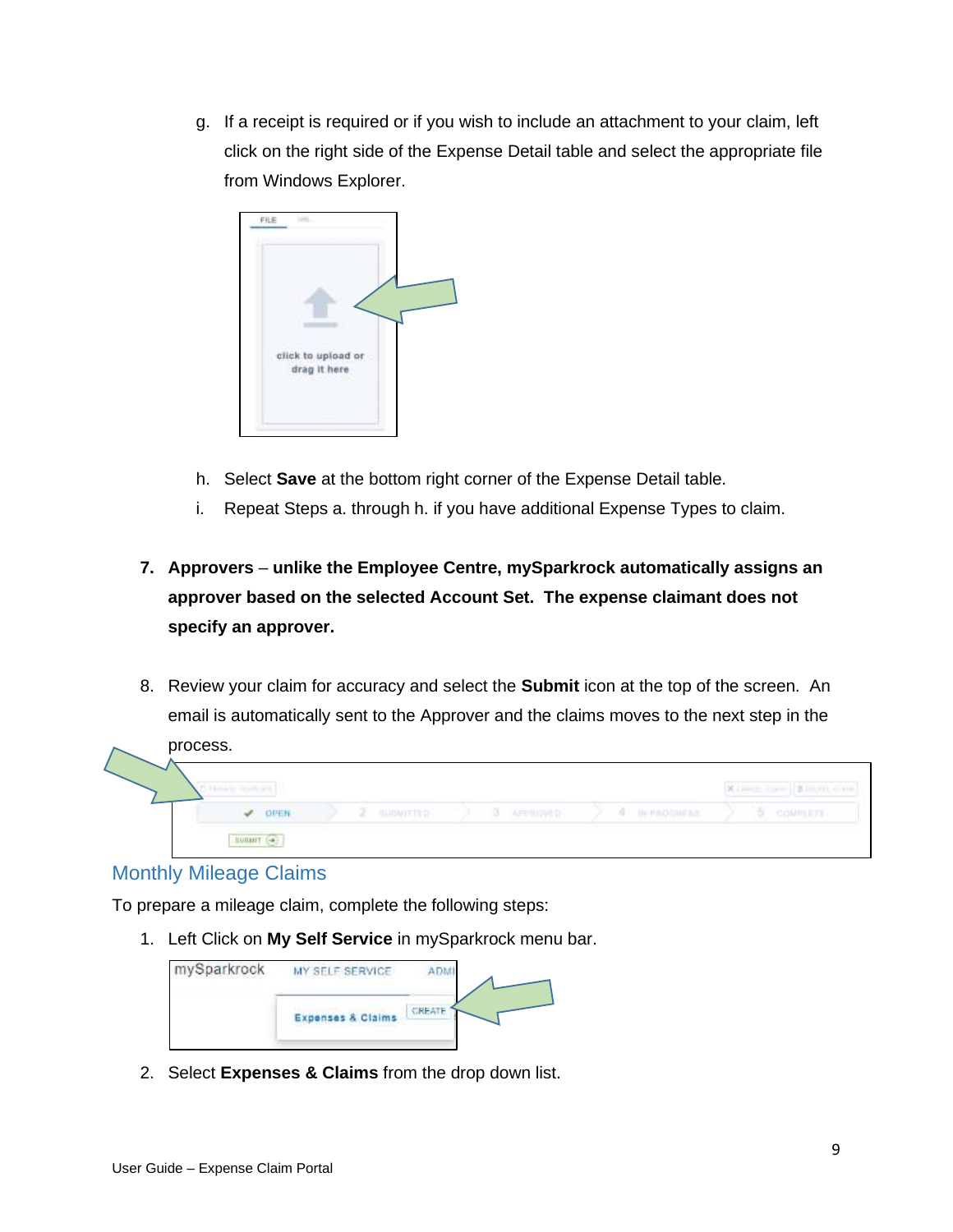3. Select the **New** icon on the right side of the screen.



- 4. A new claim opens and Microsoft Dynamics NAV assigns an Expense Number to the claim. For mileage claims, this record will stay open for the entire month. As with other claims, it includes three sections: Details (General), Expenses, and Approvers. Each section is described in detail below.
- 5. **Details (General)**  This section contains general information about the claim. For mileage claims, add the month of the mileage claim in the **Description** field. (e.g. **January 2020 Mileage**) The date field should be set to the first of the month. Specific travel dates are set in the next section. Claim amounts are automatically calculated by adding the values of each row in the next section.

| <b><i>OTHERS</i></b>             |                                          |   | TTIMMENT 4<br><i>STATISTICAL</i> |  |
|----------------------------------|------------------------------------------|---|----------------------------------|--|
|                                  | interest<br><b>January 2020 Millions</b> | 吉 | lease solar commete<br>---       |  |
| Claim Agency<br><b>RESIDENCE</b> | 110000<br>$_{\rm int}$                   |   | Engineer transport<br>Mar Anas   |  |
| <b><i>CONTRACTORS</i></b>        |                                          |   | <b>ANTICOLOGY</b><br>the control |  |

- 6. **Expenses (Expense Detail)** On a daily basis, the claimant enters a new row for each daily mileage amount. To do so complete the following steps:
	- a. Select New Expense.



- b. Select the Expense Type by entering **Mileage – General** or **Mileage – Inter-Office** in the field. You can refer to the mileage policy by left clicking on More Information immediately below the Expense Type field.
- c. Populate the Details field with the travel date<sup>1</sup> and specific trip details normally included per your department's procedures. This would include at a minimum

 $1$  Although adding the travel date to the details appears redundant, this field is included in the summary for approvers and supports the review process.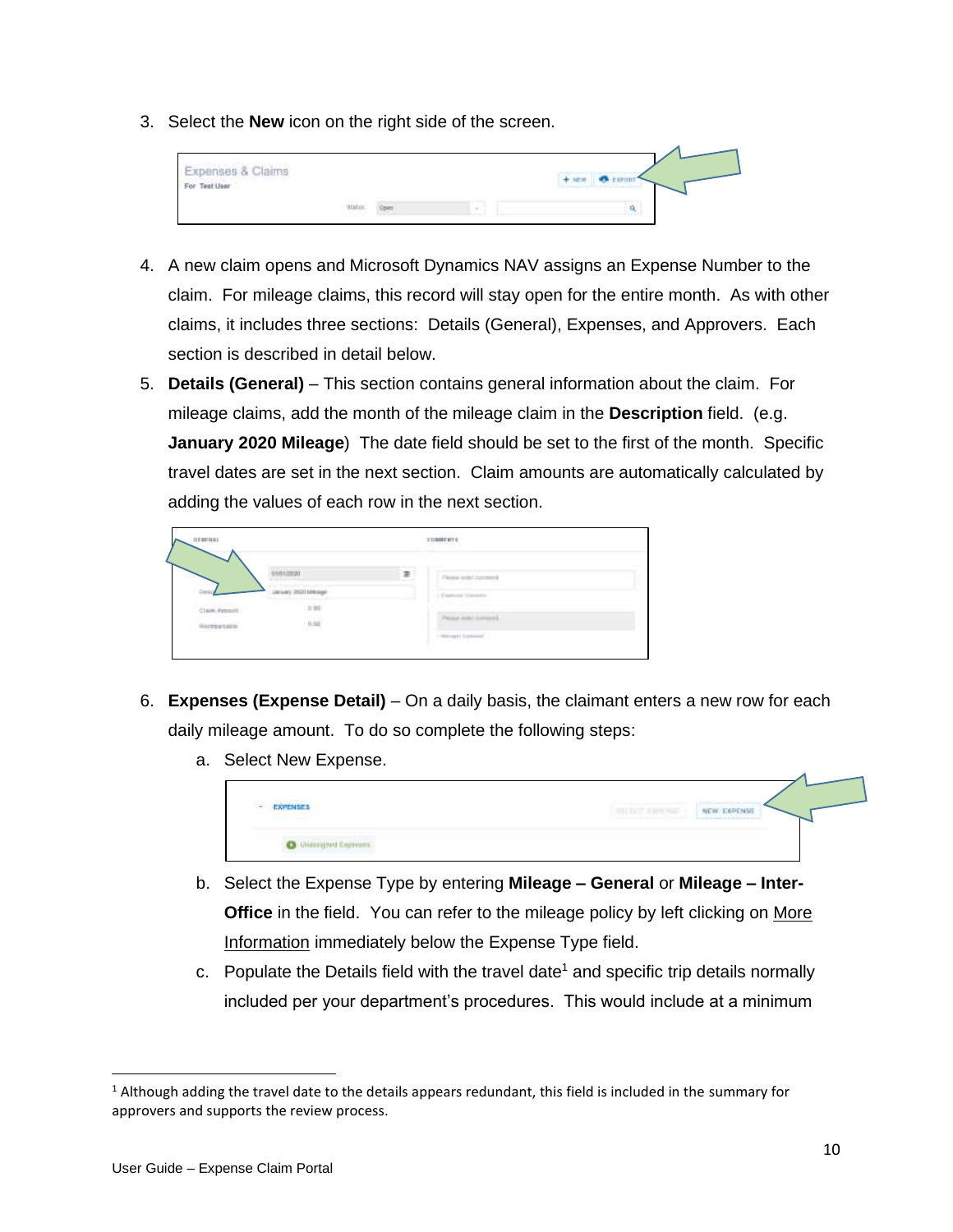specific beginning and ending location information and number of trips at a minimum. For example: **"Jan 6 – Travel to 347 Yonge Street"**.

- d. Select the **Date** in the date field.
- e. Enter the number of kilometers travelled in the **Quantity** field.
- f. Enter the Department you are charging the expense to by selecting the Magnifying Glass Icon to the right of the **Account Set** field.



g. A pop-up menu will open with a list of departments available to you for charging and approval. Select the appropriate department by clicking on 'Select'.

|                                                                                |                                              |        |      |                       |              |          | clamed    | $\mathbf{a}_1$ |         |
|--------------------------------------------------------------------------------|----------------------------------------------|--------|------|-----------------------|--------------|----------|-----------|----------------|---------|
| cont                                                                           | ACCOUNT<br>DESCRIPTIONNO.                    | FUMDES |      | DEFAILINENT ETANDARIS | PROGRAM SITE |          | PROJECT   |                |         |
| $\begin{array}{l} 51.435 - 15 \\ 331 - 222 \\ 3313 - 222 \\ 3331 \end{array}.$ | Hizean<br>Republican<br>Derest<br>Haristine. | 11     | 4.15 | 73                    | $_{\rm 300}$ | ttt<br>œ | Atto<br>œ |                | $+$ mez |

- h. Select **Save**
- i. Repeat steps a. through h. for the remainder of the month
- **7. Approvers unlike the Employee Centre, mySparkrock automatically assigns an approver based on the selected Account Set. The expense claimant does not specify an approver.**
- 8. Review your claim for accuracy and select the **Submit** icon at the top of the screen. An email is automatically sent to the Approver and the claims moves to the next step in the process.



#### Monthly Mileage Parking Claims

- 1. Open your existing current month **Monthly Mileage** claim by left clicking on it.
- 2. Select **New Expense**.
- 3. Enter **Parking Expense** in the Expense Type Field.
- 4. Populate the details field as described in Step 5 of the **Monthly Mileage Claim** process.
- 5. Modify the **Date** field.
- 6. Select the Account Set (Department) from the drop down list. Additional details can be found in the prior section.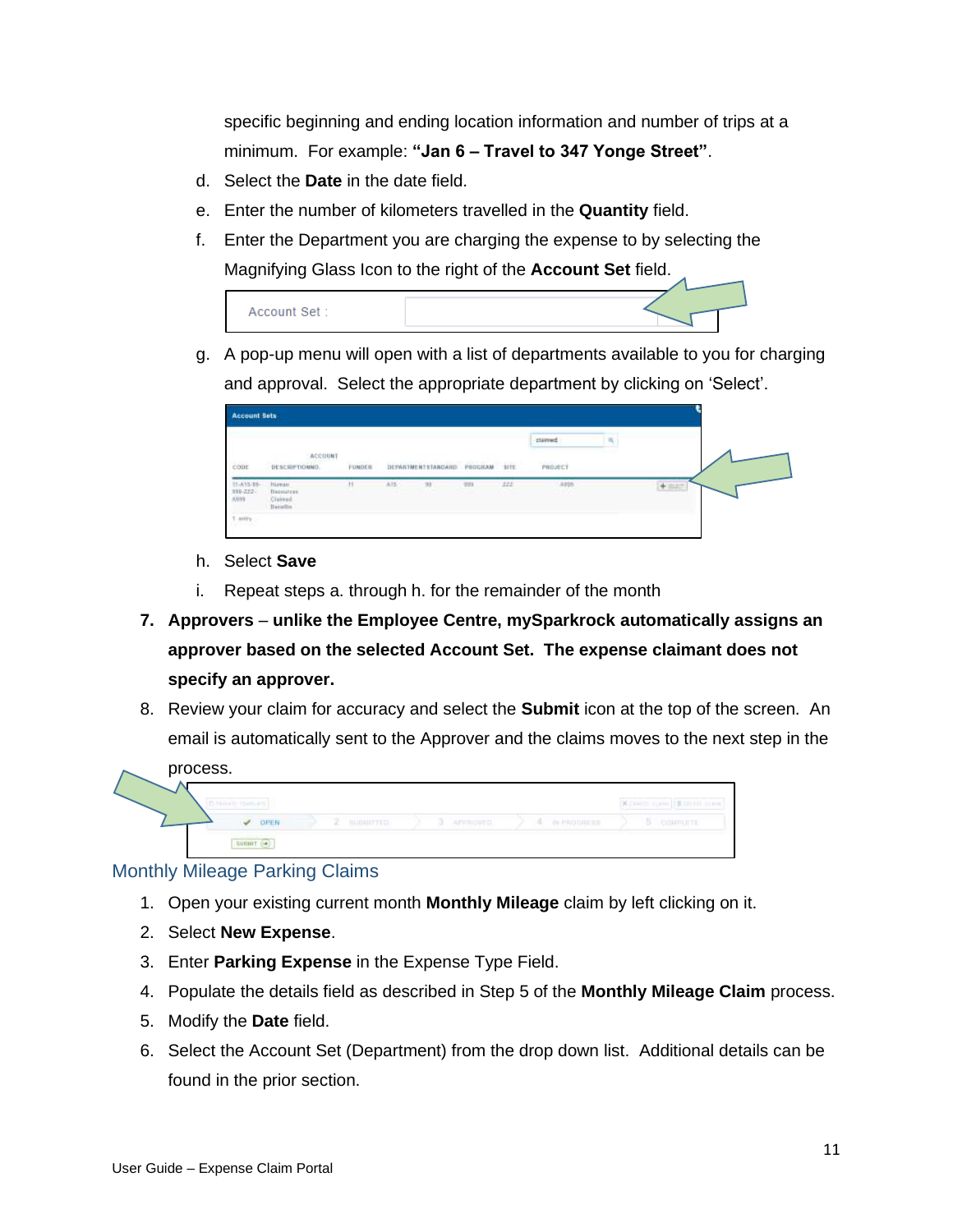7. Parking receipts should be included whenever possible. The system requires a receipt for parking expenses in excess of \$5. To add an image of your receipt, left click on the right side of the Expense Detail table and select the appropriate file from Windows Explorer.



- 8. Select **Save**.
- 9. Repeat this process throughout the month as parking expenses are incurred.

#### Human Resources Benefits Claims

To prepare a Human Resources Benefits expense claim, complete the following steps:

1. Left Click on **My Self Service** in mySparkrock menu bar.



- 2. Select **Expenses & Claims** from the drop down list.
- 3. Select the **New** icon on the right side of the screen.

| Expenses & Claims<br>control and company of the con-<br>For Test User |  |               | <b>Expansi</b><br>$+ 100$ |  |
|-----------------------------------------------------------------------|--|---------------|---------------------------|--|
|                                                                       |  | $\frac{1}{2}$ |                           |  |

4. A new claim opens and Microsoft Dynamics NAV assigns an Expense Number to the claim. The claim includes three sections: Details (General), Expenses, and Approvers. Each section is described in detail below.

 $\overline{A}$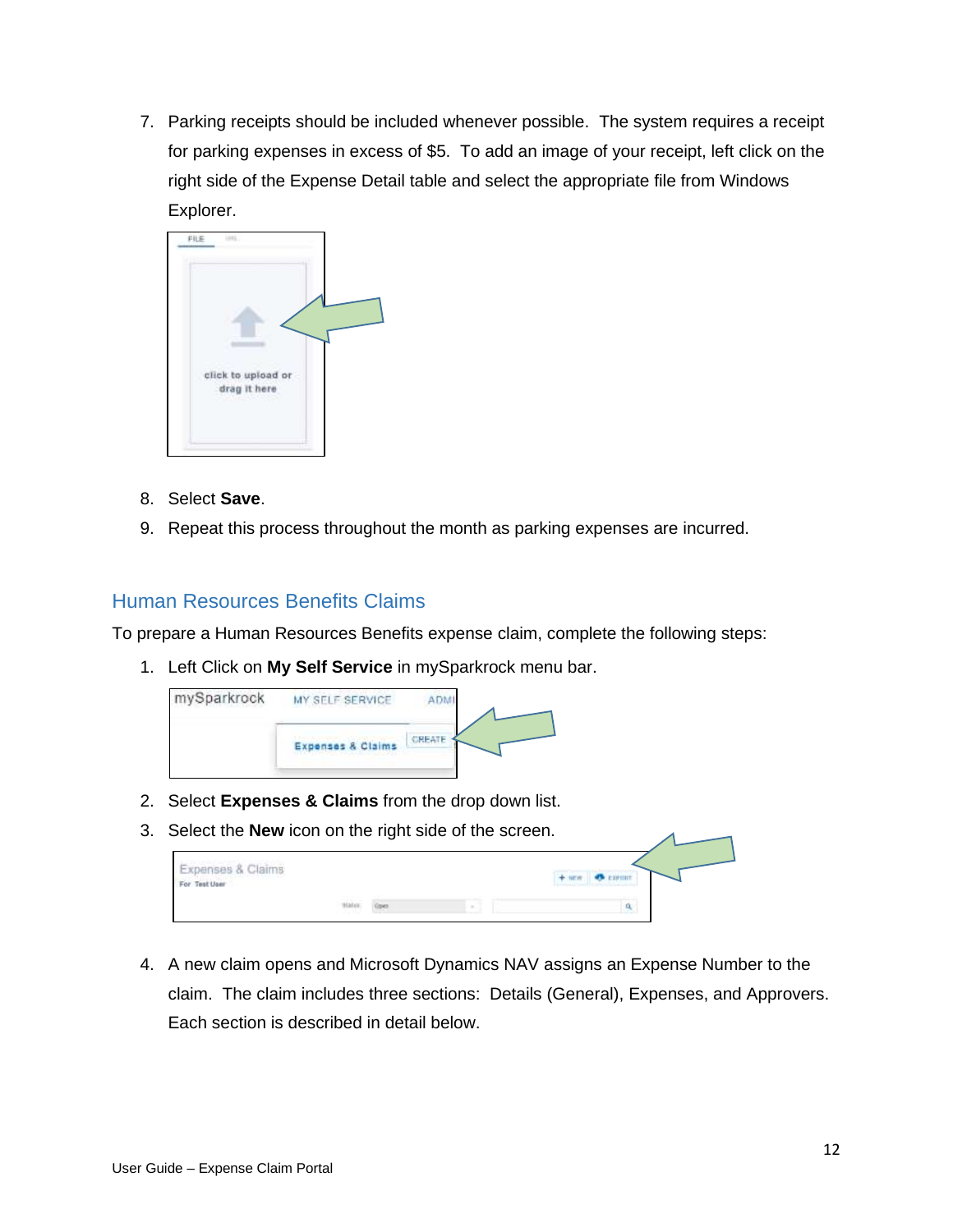5. **Details (General)** – This section contains a few fields with general information about the claim. The claimant must add a summary description of the claim in the **Description** field. (specific details of the claim are itemized in the next section) This section also includes the date the expense claim was prepared, defaulted to the date the record is created. Other fields are automatically populated, including the claim amounts which is the total of each line in the next section.

|               | <b>STATISTICS</b>                                              | U. | Peanente competi-<br>y maso a strange               |  |
|---------------|----------------------------------------------------------------|----|-----------------------------------------------------|--|
|               | Carrier and Communication of the Ar-<br>This is a request fam. |    | LL Editory of Construct<br><b>MARCHART CONTRACT</b> |  |
| Claim Amount: | 5 M<br>6 M                                                     |    | THAN IT IS LOCATED<br><b>The University</b>         |  |
|               |                                                                |    | L'Alessant Comment<br>And the Party of the          |  |

- 6. **Expenses (Expense Detail)** This section includes the specific details related to the claim. The claimant is prompted for required fields based on the **Expense Type**:
	- a. Select New Expense.

| <b>EXPENSES</b><br>್ಲ<br><b>CONTRACTOR</b>                                | <b>Lightning and Committee States</b><br><b>NEW EXPENSE</b><br><b>THE ROT STREETS</b><br>the decay at the second complete that the company of<br>the same of the basic state of the same of the same of the same of the same of the |
|---------------------------------------------------------------------------|-------------------------------------------------------------------------------------------------------------------------------------------------------------------------------------------------------------------------------------|
| O Winnport Semina<br>THE R. P. LEWIS CO., LANSING, MICH. 49-14039-1-120-2 |                                                                                                                                                                                                                                     |

b. Select the Expense Type by entering the name in the Type Field or selecting the Magnifying Glass icon to the right of the field. Select **Human Resources Benefits** from the category field to limit the list to human resources related claims.

| <b>EXPENSE TYPE</b>  |                                                 |                                  |                                                               |
|----------------------|-------------------------------------------------|----------------------------------|---------------------------------------------------------------|
| <b>ITEMS</b>         | $\Box$ finally<br><b>GUIDELINES</b><br>CATEGORY | CATEGORY.<br>and the company's a | $\check{\,}$<br>ALL CATEGORIES:                               |
|                      |                                                 | <b>AMOUNT</b>                    | ALL CATEGORIES<br>HUMAN RESOURCES BENEFIT<br>PROGRAM EXPENSES |
| Airture.<br>AIRFARE: | Travel                                          | 0.00                             | TRAVEL                                                        |
| Inhacen              | Human Resources Benefits                        | 0.00 each                        |                                                               |

- c. Enter the date the expense was incurred in the Expense Detail **Date** Field.
- d. Enter the amount being claimed in the **Cost** field. For certain expense types, a maximum claim amount has been set and you may receive a notice that the cost has been adjusted. For example, Eye Exams and Vision Wear have maximum claimable amounts. Create additional lines on your claim if you are submitted for family members or spouses.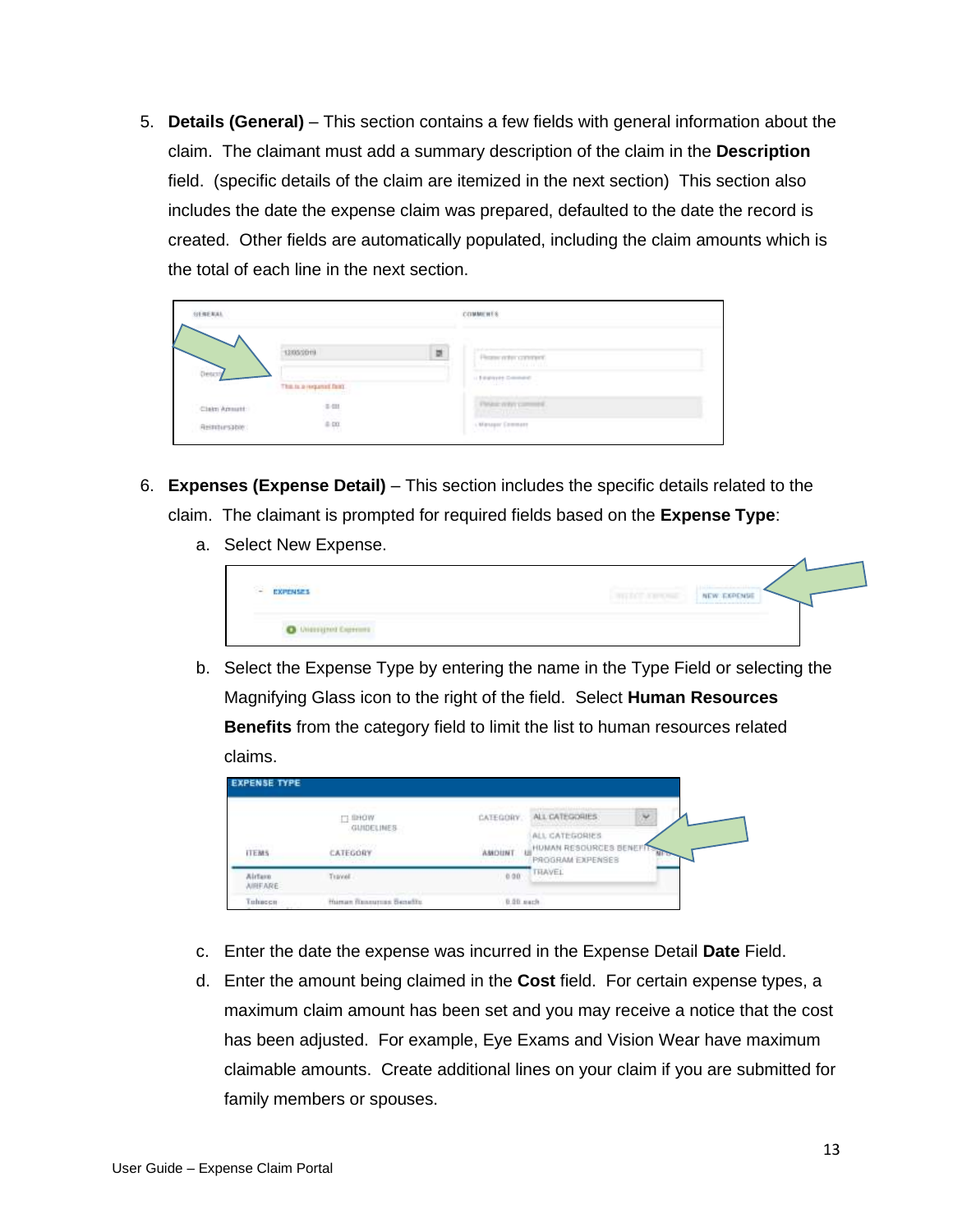e. Select **Claimed Benefits** by selecting the Magnifying Glass Icon to the right of the **Account Set** field.



f. A pop-up menu will open with a list of departments available to you for charging and approval. Select **Claimed Benefits** by clicking on 'Select'.



g. Receipts are required for all human resources benefits claims. To attach one to your claim, left click on the right side of the Expense Detail table and select the appropriate file from Windows Explorer.



- h. Please only include receipts documenting proof of payment on your expense claim. Personal information or detailed medical histories should not be included on your claim and should be submitted directly to Human Resources if requested.
- i. Select **Save** at the bottom right corner of the Expense Detail table.
- j. Repeat Steps a. through i. if you have additional Expense to claim.
- 7. **Approvers**  Claim Approvers are automatically populated based on the Account Set (**Department)** selected by the claimant.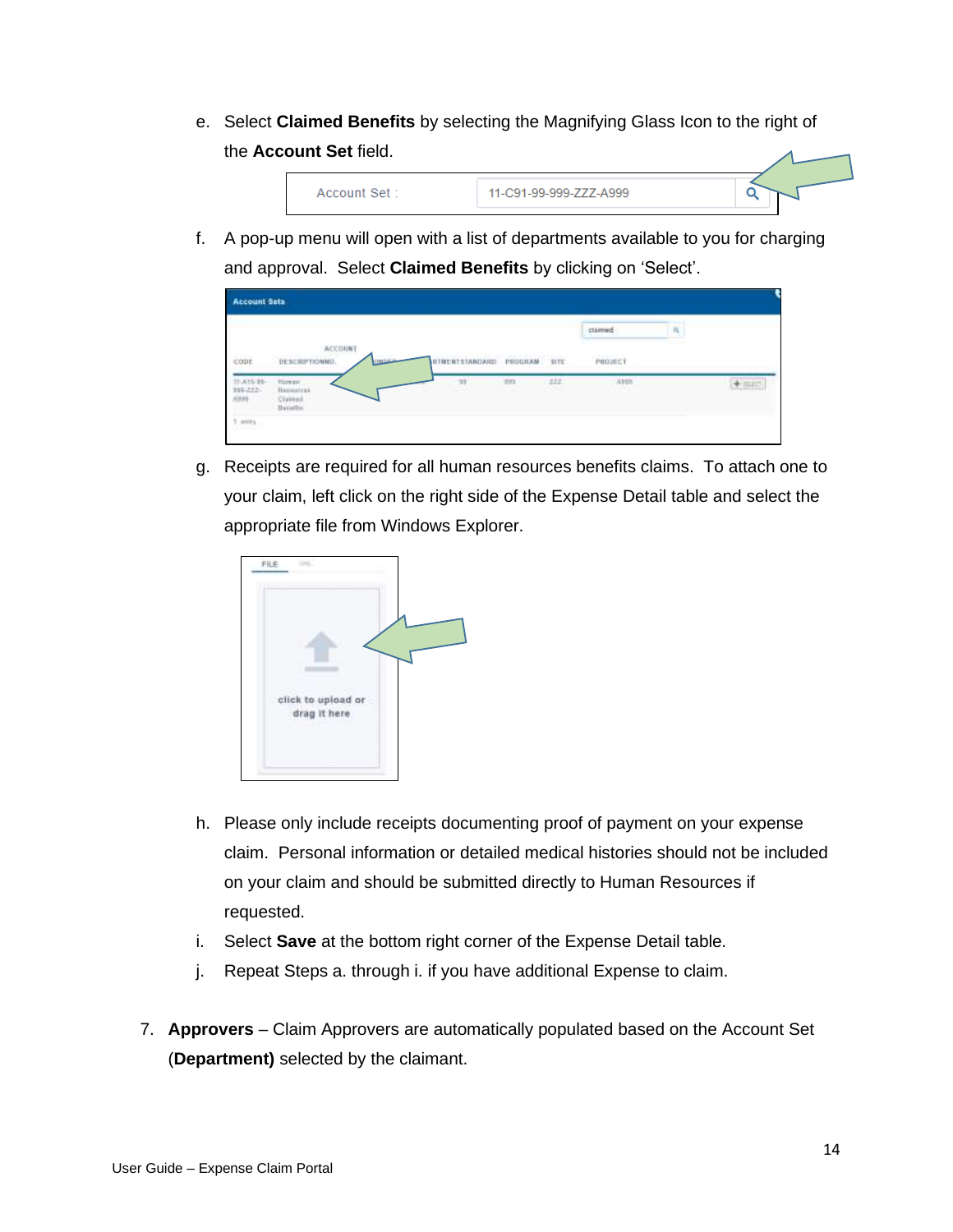- a. Review the Approver assigned to your claim by scrolling to the **Approvers**  section. It should refer to a Human Resources Generalist.
- 8. Review your claim for accuracy and select the **Submit** icon at the top of the screen. An email is automatically sent to Human Resources and the claims moves to the next step



in the process.

## Reviewing Existing Claims

To existing expense claim, complete the following steps:

1. Left Click on **My Self Service** in mySparkrock menu bar.



- 2. Select **Expenses & Claims** from the drop down list.
- 3. MySparkrock will display a table of **open** claims. Left click on the claim you wish to review to see all claim details, including the current status. If you have more than one page of claims, select *Next* or *Previous* to move between pages.
	- a. **Status**  you can view claims at difference points in the process by selecting the appropriate status from the drop down menu at the top of the expense claim table:

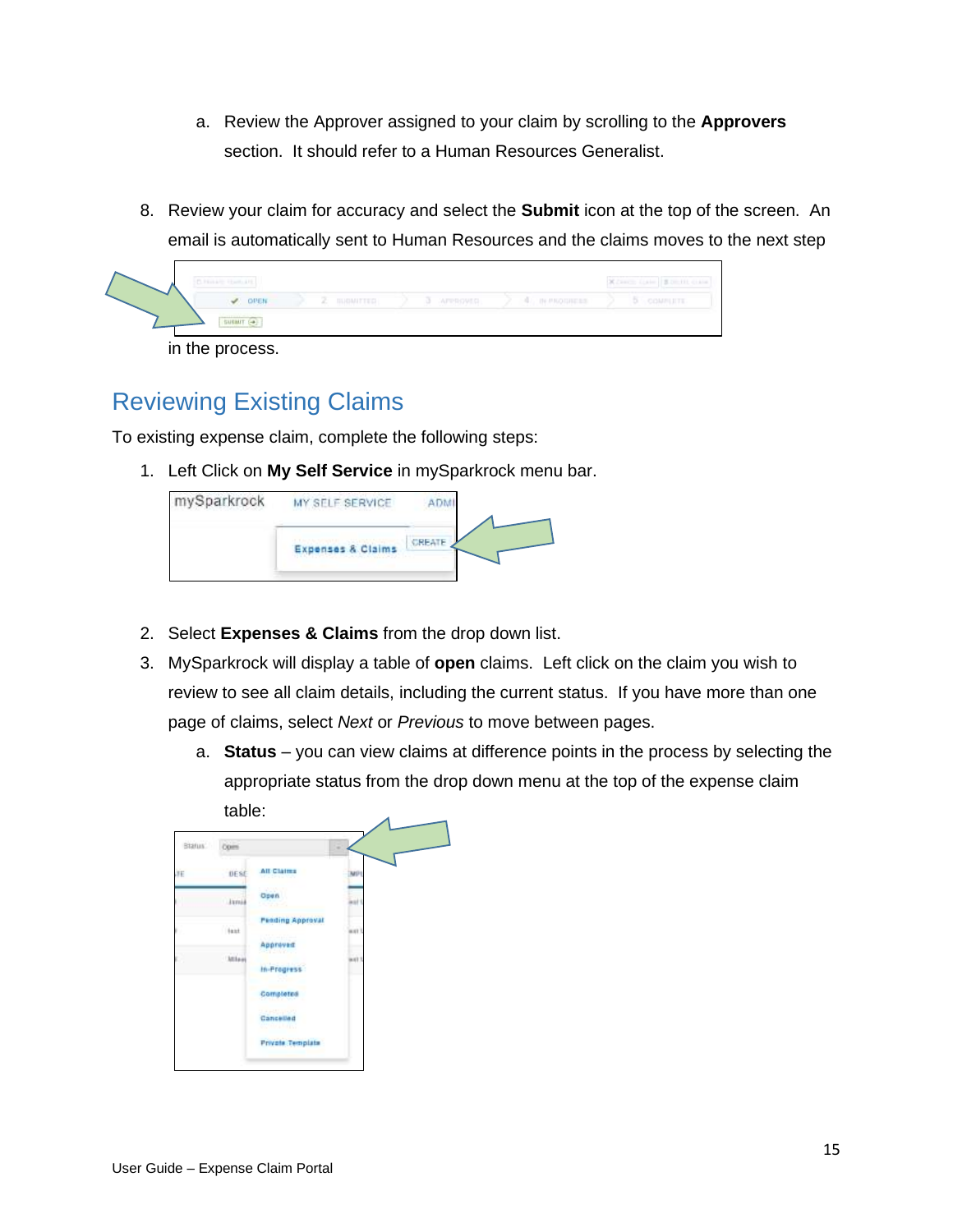- i. **All Claims** returns all claims prepared by you regardless of status.
- ii. **Open** returns all claims started by you but not yet submitted for approval.
- iii. **Pending Approval** returns all claims started by you waiting for approval.
- iv. **Approved** returns all claims started by you that have been approved for payment.
- v. **In-Progress** returns all claims started by you that are being prepared for payment by Finance.
- vi. **Completed** returns all claims started by you that have been paid.
- vii. **Cancelled** returns all claims started by you that were cancelled.

## Printing Claims

You can print a copy of your claim by opening an expense claim and selecting Print View in the top right corner of the screen.



A pop-up window will open with a claim summary excluding attachments (**Employee view**) or including them. (**Approver view**) Select the print icon at the bottom right corner of the pop-up window to proceed.

## Changing Bank Information

- 1. Open the SMDHU Intranet website.
- 2. Select **Tools & Resources / Finance / Expenses-Mileage MySparkrock / Direct Deposit**
- 3. Select the **Direct Deposit Employee Expense/Mileage Form** link.